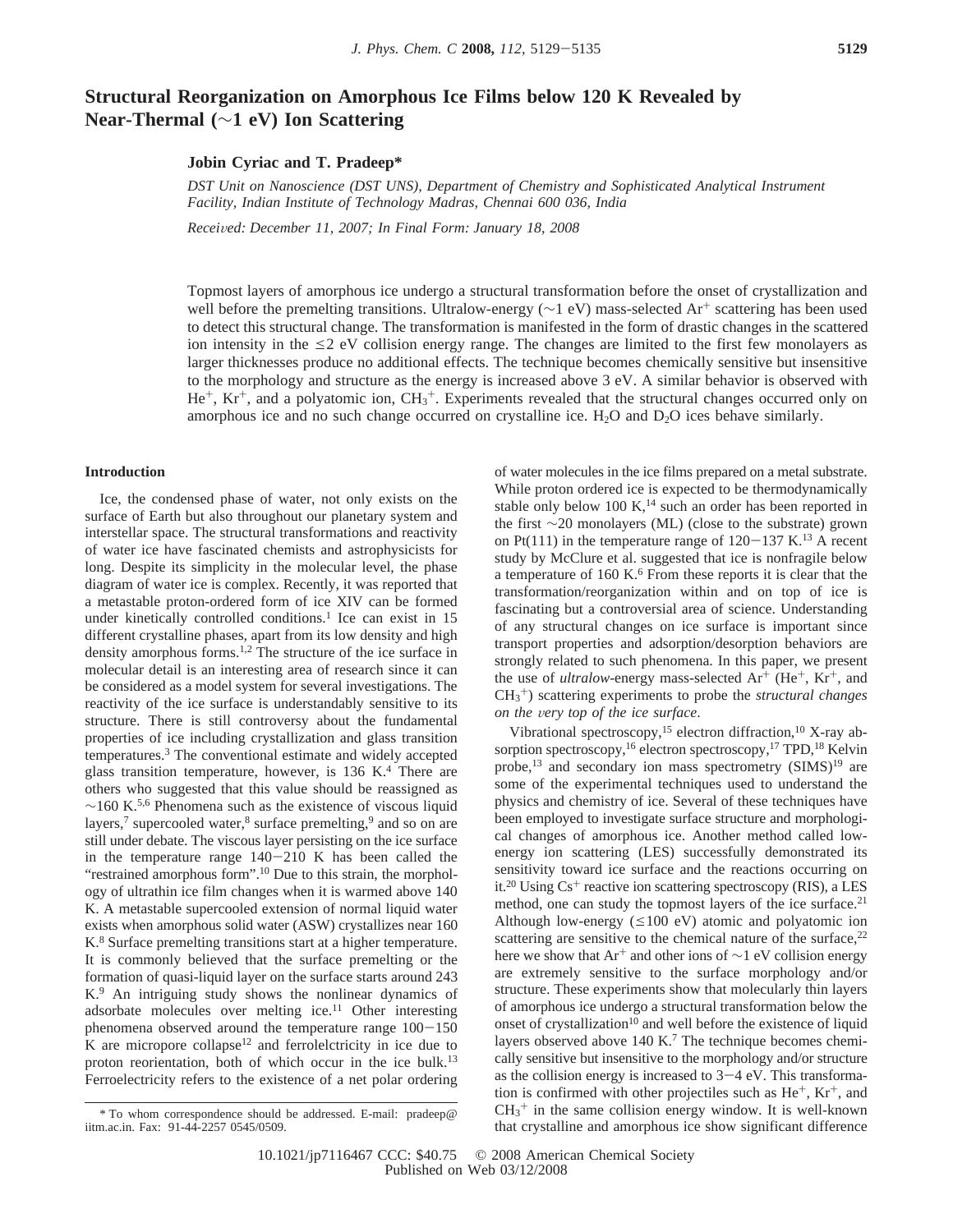in surface chemical behavior due to the difference in their hydrogen bonding ability.23,24 Microscopic changes occurring on the top layers of amorphous ice can lead to significant differences in their interactions. From the earlier discussions, it is clear that a variety of surface dynamics occur on the ice surface before melting in the bulk. The transformation revealed here might be important in determining the reactivity of molecules and ions impinging on ice particles at low temperatures.

#### **Experimental Section**

The experiments described here were carried out in a doublechamber UHV apparatus (base pressure  $\leq 5.0 \times 10^{-10}$  mbar) equipped with ion scattering facilities described elsewhere<sup>25,26</sup> (see also Supporting Information Figure S1). Briefly, mass- and energy-selected ions were directed onto the surface of choice and the scattered ions were mass analyzed. For the experiments described here,  $Ar^+$  (or  $He^+$ ,  $Kr^+$ , and  $CH_3^+$ ) were generated from ultrahigh-purity Ar (or  $He^+$ ,  $Kr^+$ , and  $CH_3^+$ ) gas by electron impact at 70 eV and subsequently mass selected by a quadrupole mass filter. Ar (or He, Kr, and  $CH<sub>4</sub>$ ) gas was introduced into the ionization chamber through a leak valve during which the pressure in it was raised to  $1.0 \times 10^{-7}$  mbar. The ions were transferred into a quadrupole mass filter (Q1) through a set of einzel lenses. It was possible to get the projectile ions of different collision energy in the range  $1-100$  eV by varying the potential of the ion source block and tuning the rest of the ion optics to get a beam current of  $1-2$  nA. Note that no potential was applied on the surface in a typical scattering experiment. The ions collide with the surface at an angle of 45° with reference to the surface normal, and the scattered ions were mass analyzed by a quadrupole mass analyzer (Q3). A high-precision UHV sample translator with *xyz* axis movement and tilt facility was used as the substrate holder. A  $10 \times 10$ mm polycrystalline copper sheet was used as the substrate for deposition in these experiments. Two K type thermocouples simultaneously measured the temperature. Sample cooling was achieved by liquid-nitrogen  $(LN_2)$  circulation, and the minimum temperature attained was 110 K, which could be reached within 20 min. The temperature resolution of the controller was 1 K.

We measured the energy spread of primary ion beam by varying the potential at the surface. The spectrometer was tuned for the desired energy collision (keeping the surface at ground potential). Q1 was tuned for  $Ar^+$ , and Q3 was set to detect the scattered ions. At this point, the scattered ion intensity was measured as an average of 10 spectra, each of which was an average of 100 scans. The potential at the surface was varied in steps of 200 mV. The intensities of the scattered ions were plotted to determine the energy width. The variation in primary ion intensity as a function of surface potential at  $1 \text{ eV}$  Ar<sup>+</sup> collision is given in Figure 1. The measured full width at halfmaximum (FWHM) of the 1 eV Ar<sup>+</sup> beam was ~62%. The energy spreads of 3 eV (inset of Figure 1) and 5 eV were ∼11.5%. Typically the energy spread is around this value until about 10 eV. However, at 1 eV, much larger width is obtained. It appears that at this energy the ion optics could not be optimized perfectly. Data corresponding to other collision energies are given in Supporting Information Figure S2. No other ions contribute to the scattered ion intensity in this energy window. Distortion from a Gaussian distribution of incident ion kinetic energy<sup>27</sup> is due to the nonideal transmission characteristics of the lenses.

Deionized water, after triple distillation, was used for preparing solid water.  $D_2O$  and  $C_2H_2Cl_4$  were purchased from Aldrich



Figure 1. Plots of ion intensity as a function of retarding/accelerating potential at 1 and 3 eV (inset) collision energies. Experiments were done at room temperature after floating the Cu substrate. The collision energies mentioned correspond to a potential of 0 V on the target plate. A 4% fluctuation in the intensity is indicated. The voltage applied had 20 mV fluctuation at the value mentioned.

chemicals. These liquids were purified by several freezepump-thaw cycles on each day of the experiment. Thin layers of molecular solids were grown from vapor phase on a polycrystalline copper surface maintained at specific temperatures. The deposition flux of the vapors was adjusted to  $\sim$ 0.1 Langmuir (L)/s. The thickness of the overlayers was estimated taking  $1.33 \times 10^{-6}$  mbar/s = 1 L. This is roughly equivalent to 1 ML (monolayer) since the sticking coefficient is nearly unity. The coverage was not determined exactly by other techniques. The ice film grown this way in ultrahigh vacuum is known to be amorphous in nature (ASW). The 50 ML ASW was grown by depositing water vapor at  $1 \times 10^{-7}$  mbar on a precooled copper substrate kept at 110 K. A tube doser of 3 mm diameter kept 12 mm away from the target plate avoided significant deposition on other cold parts of the instrument. To prepare crystalline water (CW), 50 ML of ASW (prepared at 110 K) was heated to 145 K and kept at that temperature for 5 min. The desorption rate of ice at this temperature is negligible. Crystallization induced dewetting,28 and consequent exposure of the underlying copper surface is very unlikely at this large thickness. It has been noted that the dewetting temperature is much higher ( $∼160$  K) for 50 ML ice films.<sup>29</sup> The surface prepared was analyzed with 30 eV  $Ar<sup>+</sup>$  to confirm the presence of ice on the substrate. The surface was further cooled to 110 K to perform the temperature-dependent scattering experiments or further deposition. Deposition was also done at various temperatures. Every spectrum was averaged for 50 scans, and 10 such averaged spectra were further averaged to get a statistically reliable intensity reading in the plots presented. The estimated error in the intensity was about 4% and shown as error bar in Figures 2, 3, and 5. The formation of ASW and CW films was confirmed by infrared spectroscopy of ice films grown on KBr disks in a separate chamber.

### **Results and Discussion**

The variations in scattered ion intensities from 50 ML ASW, 50 ML CW, and clean Cu are plotted against temperature in Figure 2. The scattered  $Ar^+$  intensity from ASW shows drastic increase below 120 K, before the onset of crystallization (Figure 2). In absolute terms, the intensity doubles between 110 and 125 K. Such a change was absent in the case of CW. A similar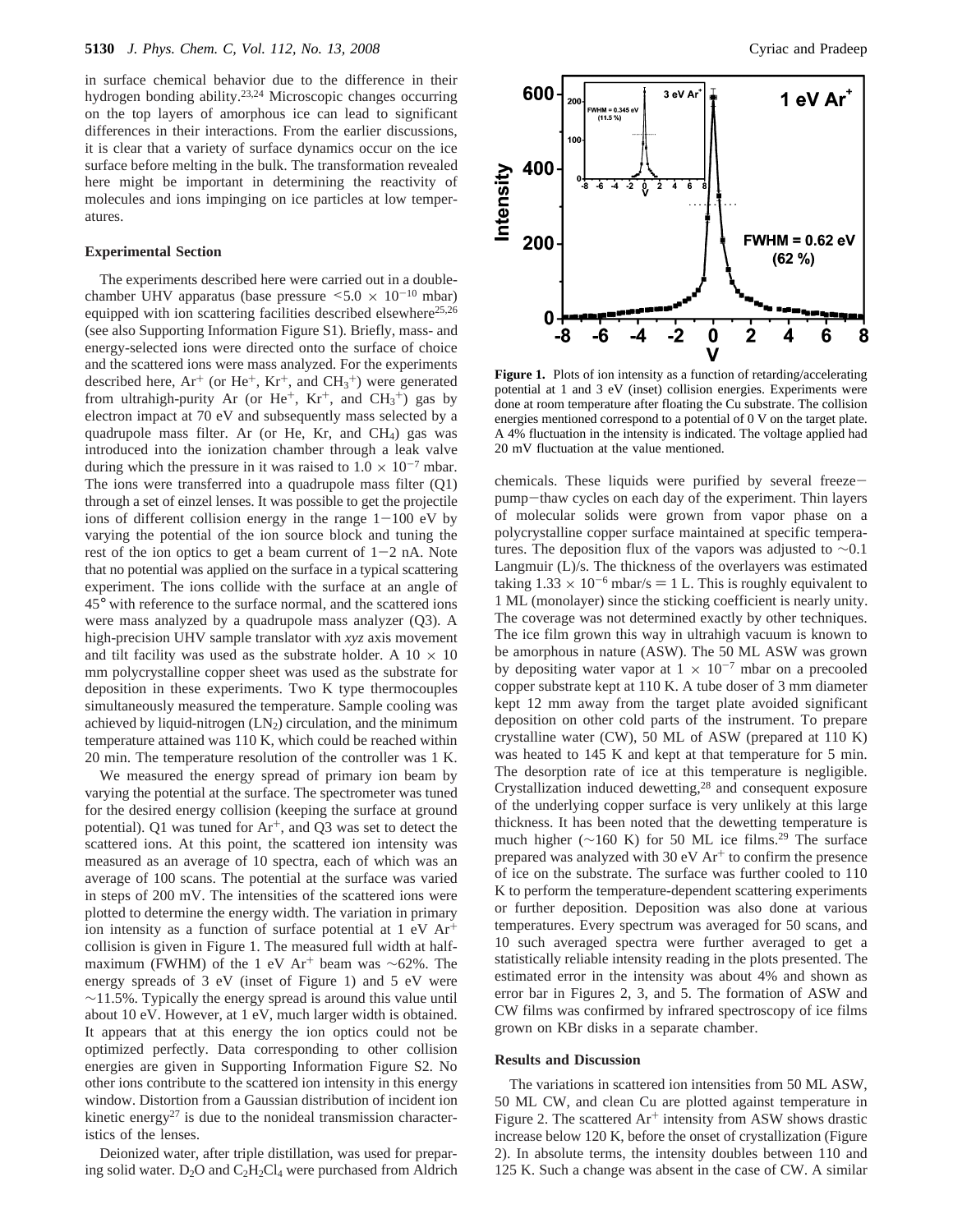

**Figure 2.** Scattering intensity variation of  $1 \text{ eV}$  Ar<sup>+</sup> collisions at bare copper (O), 50 ML ASW(H<sub>2</sub>O) ( $\square$ ), 50 ML ASW(D<sub>2</sub>O) ( $\square$ ), and 50 ML CW(H<sub>2</sub>O) ( $\bullet$ ). The continuous gray line shows an approximate representation of the overall behavior of ASW. Inset: Typical Ar+ scattering mass spectra of 50 ML ASW for three different temperatures and averaged for 50 scans. The collision energy was 1 eV. Note the drastic change in the intensities as a function of temperature. A schematic of the process is shown.

change was observed in  $D_2O$  ice ( $D_2O$ -ASW) prepared similarly. However, the intensity from pure Cu substrate remains the same throughout. Thus, the observed raise in intensity in ASW suggests a drastic change for this surface, distinctly different from others. The reproducibility of each of these curves at every point of the data presented was investigated. The intensity of Ar<sup>+</sup> from 50 ML ASW maintained at 110 K was retained even after 1 eV  $Ar<sup>+</sup>$  collision for 1 h. The low ion flux used was inadequate to induce any structural changes on the ice surface. Moreover, the variation in intensity was completely reproducible in experiments extended over several months. Typical scattering spectra at a few temperatures are shown in the inset of Figure 2. The quality of the data is evident from the spectra presented.

Overall behavior of the scattered ion intensity (gray trace) shows four distinct regions (separated by dashed lines) in the figure. It can be seen immediately that region 4 is due to pure copper as it is the same in all cases investigated, and it occurs at a temperature after complete desorption of water. Region 3 coincides with the desorption temperature of water, and the decrease in  $Ar^+$  intensity is likely to be due to large neutralization while water is desorbed from the surface (we will come back to this aspect later). The ion neutralization can occur anywhere during the ion flight. In region 2, i.e., above 120 K, a small decrease in ion intensity is observed which may be attributed to the changes in the molecular orientation on the top ice layers. This leaves region 1, which is attributed to a structural transition in ASW. No other change, except a structural one, can occur at this temperature as no desorption occurs. As the ions are sensitive only to the very top molecular layers at this energy, we suggest that this transition corresponds to the outermost layers. This aspect is discussed later in the paper. This transition is different from that reported by Zondlo et al.,12 which is derived from the surface of micropores within the ice bulk. Other than this micropore collapse, the available literature on the changes occurring at this temperature window involves the proton reorganization or the so-called ferroelectric state of ice. Su et al.<sup>30</sup> showed that ice is ferroelectric in the temperature range 120-137 K. Ferroelectric polarization ob-



**Figure 3.** Intensity of 1 eV  $Ar<sup>+</sup>$  as a function of temperature for (a) 3 ML ASW ( $\Delta$ ), (b) 6 ML ASW ( $\blacktriangle$ ), (c) 1 ML ASW ( $\nblacktriangledown$ ), and (d) 50 ML CW@3ML ASW  $(\nabla)$ . The curve obtained for (e) 50 ML CW ( $\bullet$ ) is shown for comparison. It is clear that the transition seen in region 1 is due to the ultrathin ice layers. A schematic of the process for (d) is shown.

served by Iedema et al.<sup>13</sup> disappears largely between 50 and 80 K, with traces continuing up to 150 K. The ordering shows a weak maximum between 120 and 150 K for 2200 ML ice deposited at 110 K. The present changes probed by ultralowenergy  $Ar^{+}$  scattering did not show any transition other than the change at ∼120 K. The deposition temperature has not affected the scattered ion intensity; the structural transformation is present for all samples deposited below 115 K, and for those deposited above this temperature, it is absent (Supporting Information Figure S3). The scattering intensity is matching exactly for all ices deposited up to a temperature of 135 K. As noted before, CW, which formed at 145 K and cooled to 110 K, shows a different scattered ion intensity. Therefore, the above-mentioned transformation is purely due to the structural reorganization on the top layers of thin ice films. We have also checked the reversibility of the process by preparing 50 ML ice films at various temperatures and cooling them to 110 K (Supporting Information Figure S4A). As expected, the transition was not observed in these samples. Experiments were repeated with 50 ML ice films deposited at 110 K and annealed at different temperatures and further cooled to 110 K to start the scattering experiments (Supporting Information Figure S4B). The irreversibility of the transformation was confirmed by these experiments. From Figure 2 we see that there is a small difference in the intensity of scattered ions from ASW and CW even after the bulk crystallization of ASW. This implies that there are distinct changes in the surface structure of ASW throughout the 125-150 K window. Besides the low-temperature transition, there are also other reproducible small variations in the scattered ion intensity in this temperature window, signifying subtle changes on the surface.

**Effect of Thickness.** The coverage dependence of the scattering intensity from ASW and CW surfaces was investigated in the energy range  $1-20$  eV. For 1 eV Ar<sup>+</sup> scattering, 3 ML coverage of ASW (Figure 3, trace a) gave values different from 50 ML ASW. But when the thickness of the film was increased to 6 ML (trace b), the intensities of the scattered ions were the same as that of 50 ML ASW (compare with Figure 2). This implies that the variation in the intensities of  $Ar^+$  is mainly due to structural changes occurring on the *surface* layers.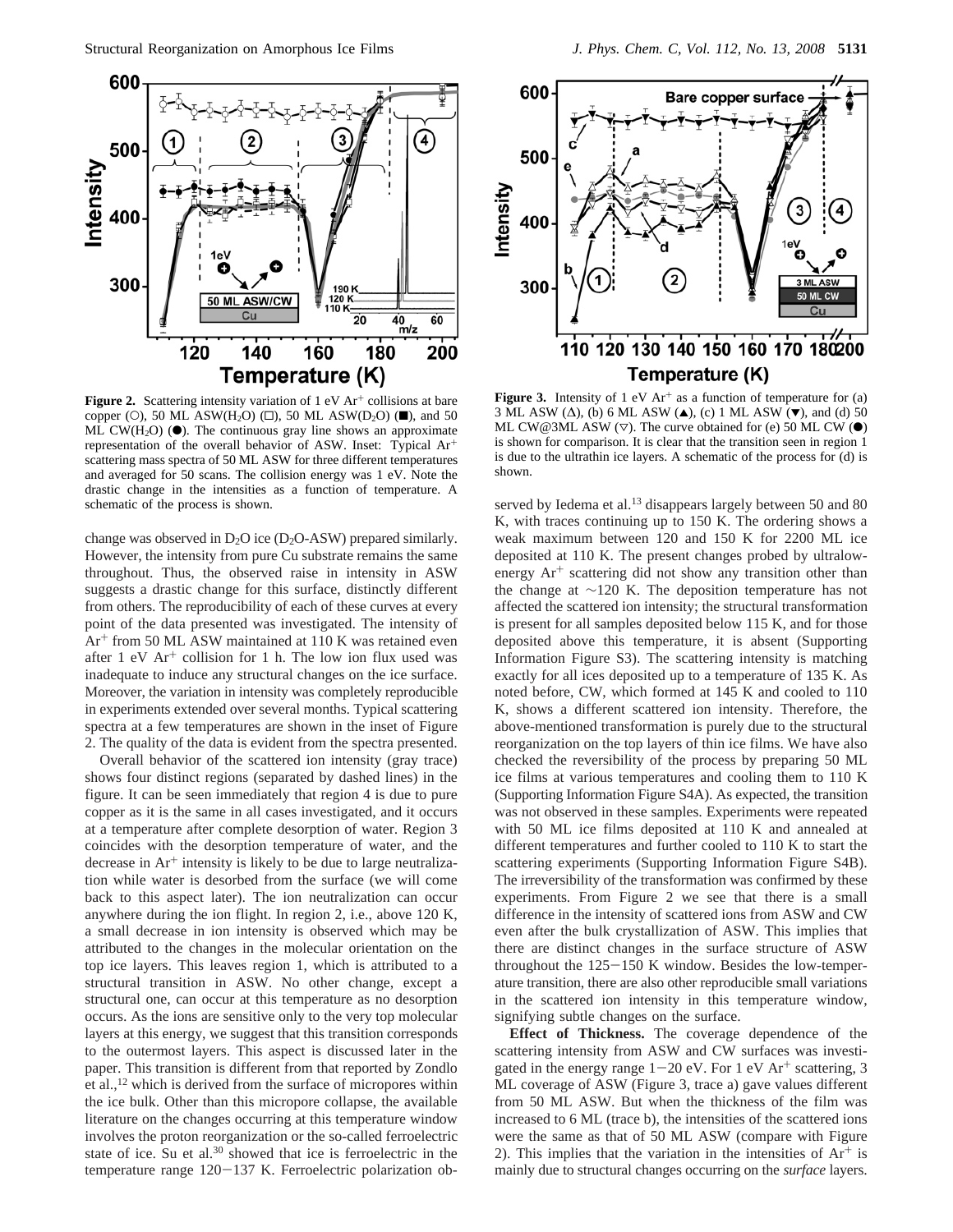The intensity variation is absent for 1 ML ASW film (Figure 3, trace c). At lower (1 ML and submonolayer) coverages, the possibility of island formation exists.28 Experiments at various coverages suggest that the observed change occurs only on the very top layers of the surface. To get further insight into this difference in scattering intensity, different systems have been investigated in a similar way. An experiment with 50 ML CW@50 ML ASW (ASW over CW) gave the same curve as 50 ML ASW in Figure 2 (data not shown). Thus, the *surface* morphology of the 50 ML ASW film was not affected by the underlying CW layer although the CW substrate is known to induce crystallization of ice overlayers at 128 K (instead of 136 K in parent ASW).<sup>31</sup> But a lower coverage of ASW on CW (50) ML CW@3 ML ASW) resulted in dissimilar ion intensities compared to 50 ML CW@50 ML ASW. For 3 ML ASW and 50 ML CW@3 ML ASW (Figure 3, traces a and d), the scattered ion intensity is the same at 110 K. But the intensity is different in the  $120-150$  K range. This difference may be due to the subtle differences in surface morphologies of the systems investigated. Also, we have conducted the experiments at higher coverages of ASW to illustrate the effect of larger thickness. Higher coverages like 100, 150, and 200 ML produced the *same* intensities as in the case of 50 ML ASW. Therefore, the increase in thickness did not have any effect on the scattered ion intensities. It is a further confirmation for the argument that the observed phenomenon is entirely due to the *surface layers* and not due to any proton ordering<sup>13</sup> which shows a coverage dependence. Another important conclusion from this set of experiments is the wetting nature of the Cu substrate. It is clear that a coverage of >6 ML ASW always produced the same ion intensities. Therefore, Cu substrate is not exposed to the projectile ions or Ar<sup>+</sup> collision did not sputter off the ASW layers from the substrate. It is reported that ∼5 eV Xe atom sputtering is able to lift off 1 ML ASW from  $Pt(111)$  substrate<sup>29</sup> implying dewetting. Thus, it can be concluded that ice layers of thickness <6 ML may not cover the surface completely while above this coverage; the ice film is continuous on a polycrystalline Cu substrate.

**Effect of the Substrate.** We have studied substrate effects by preparing a 50 ML film of  $C_2H_2Cl_4$  first on copper substrate and making ASW films over it (see Figure 4). This molecule was selected because the desorption temperature of solid  $C_2H_2$ - $Cl<sub>4</sub>$  is ∼185 K, higher than the water desorption temperature in the present experimental conditions. It was found that in these  $C_2H_2Cl_4@ASW$  systems, above 6 ML ASW, the intensities are similar to those of the ASW films prepared on bare copper substrate. Intensity variation as a function of temperature for 50 ML C<sub>2</sub>H<sub>2</sub>Cl<sub>4</sub>@50 ML ASW and 50 ML C<sub>2</sub>H<sub>2</sub>Cl<sub>4</sub>@10 ML ASW is given in Figure 4a,b. These curves are very much identical with the curves given in Figures 2 and 3. It is known that  $C_2H_2Cl_4$  molecules cannot penetrate through ice overlayers.<sup>25</sup> So the intrusion of  $C_2H_2Cl_4$  molecules in the neutralization process in this study can be ruled out. The thickness of  $C_2H_2$ -Cl4 was varied from 10 ML to higher coverages, and it was found that the intensities were remaining the same. Similar experiments were done with the CW film, i.e.,  $C_2H_2Cl_4@CW$ systems, which did not lead to a different conclusion (Figure 4c). These experiments confirmed that the transformation at 120 K is independent of the substrate. The sudden drop in ion intensity at ∼160 K was found in these cases also, which indicates that the desorption of molecules was the principal cause of the increased neutralization of  $Ar^+$  at this temperature regime. It may be suggested that the dangling  $-OH$  remaining on the surface after multilayer desorption can lead to ion intensity



**Figure 4.** Intensity variation of  $1 \text{ eV} \text{ Ar}^+$  as a function of temperature for different ice films prepared on predeposited  $C_2H_2Cl_4$  substrate: (a) 50 ML C2H2Cl4@50 ML ASW, (b) 50 ML C2H2Cl4@10 ML ASW, and (c) 50 ML  $C_2H_2Cl_4@50$  ML CW. A blank experiment done with 50 ML C<sub>2</sub>H<sub>2</sub>Cl<sub>4</sub> is given as (d). Schematics for (a) and (d) are shown. The error bars have been omitted for clarity.

decrease. But the dip in intensity at ∼160 K with a different substrate ruled out this possibility. In addition, the extent of intensity reduction at ∼160 K is the same as that for a pure ASW surface suggesting that there is no effect due to residual dangling -OH (in Figure 2), after multilayers of water are desorbed. The intensity dip at  $\sim$ 185 K, wherever C<sub>2</sub>H<sub>2</sub>Cl<sub>4</sub> was used as substrate, is another supporting piece of evidence of the increased neutralization of ultralow-energy  $Ar<sup>+</sup>$  ions via the desorption of the surface species. There was no drop in  $Ar^+$ intensity around 160 K in the blank experiment conducted with 50 ML  $C_2H_2Cl_4$  alone (Figure 4d). Since we are interested in structural rearrangement in ice films, the desorption induced neutralization was not investigated in detail. The data presented above further support our suggestion that the observed transition at ∼120 K is not due to ferroelectric polarization as it commences from the substrate-overlayer interface<sup>30</sup> and therefore should be affected by the presence of  $C_2H_2Cl_4$ . Experiments conducted with CH3OH surfaces further confirmed the increased neutralization via desorption (Supporting Information Figure S5). A large decrease in scattered ion intensity was observed in the  $130-155$  K window due to the desorption of  $CH<sub>3</sub>OH$ molecules. The desorption of methanol was visible as pressure increase in the vacuum gauge, starting at ∼130 K. Because of this, crystallization of methanol, supposed to occur at  $120 \text{ K}^{32}$ was indistinguishable. Moreover, we doubt whether the crystallization in methanol could be observable as a change in ion intensity since the crystallization of water ice was not reflected in ion intensities. The data for the  $CH<sub>3</sub>OH$ -ice system is complicated due to the desorption process as well as intermixing. Therefore, other aspects of this system were not pursued further.

**Higher Collision Energies.** An increase in collision energy leads to decrease in scattering intensity. This is because of the increased neutralization events (Figure 5). The change as seen in region 1 is clearly visible with  $2 \text{ eV}$  Ar<sup>+</sup> collision, and there is substantial intensity difference with the CW surface (inset of Figure 5). The variation in intensity with temperature is visible even at 3 eV and above whereas the scattered ion intensity is insensitive to the surface reorganization and ice desorption (see the trace for 8 eV, Figure 5). The high penetrating power of  $Ar<sup>+</sup>$  ions at higher collision energies leads to more effective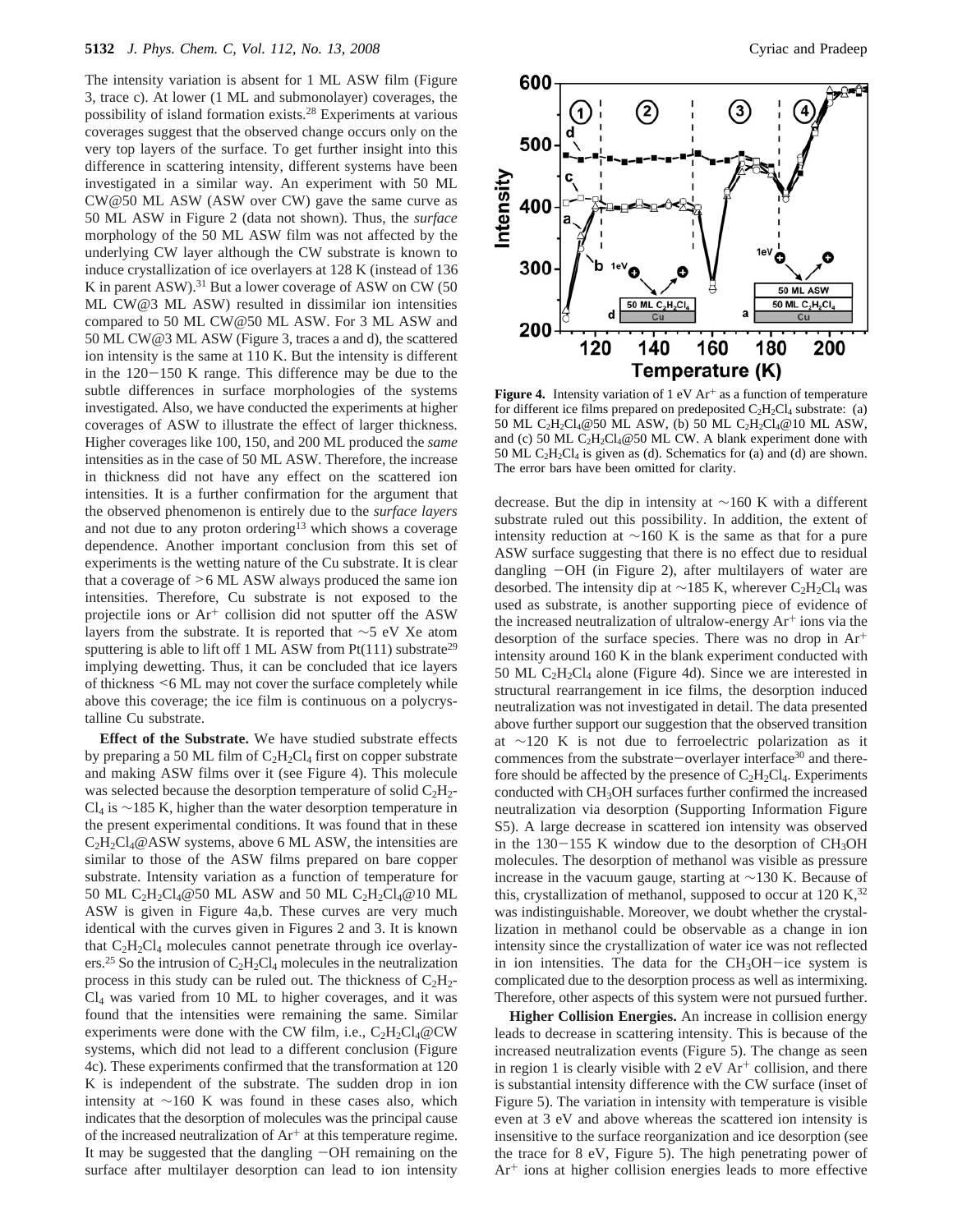

**Figure 5.** Intensity variation as a function of temperature for 50 ML ASW at different collision energies: 2 eV ( $\square$ ); 4 eV ( $\square$ ); 8 eV ( $\Delta$ ). Four regions are separated with dotted lines. Inset: Comparison of the scattering intensity for 2 eV Ar<sup>+</sup> collisions on 50 ML ASW  $(\blacksquare)$  and 50 ML CW ( $\bullet$ ). The distinction between ASW and CW surfaces is clearly visible with 2 eV collisions also. A schematic of the collision event is shown; the arrow near Ar<sup>+</sup> implies that the experiment involves variation of the collision energy.



Figure 6. Scattered Ar<sup>+</sup> intensity as a function of collision energy for different surfaces: clean Cu  $(\nabla)$ ; 50 ML CW  $(\bullet)$ ; 50 ML ASW  $(\square)$ . A schematic of the collision event is shown; the arrow implies that the experiment involves variation of the collision energy*.* Inset: Chemical sputtering spectrum from 50 ML ASW at 110 K. The collision energy of  $Ar<sup>+</sup>$  was 25 eV. A schematic of the sputtering event is shown.

trapping and subsequent neutralization. So the minor changes in the surface structure are unable to be captured by the primary ions.

When the collision energy is above 15 eV, the scattered ions do not contain  $Ar^+$  (Figure 6). The curves obtained after a collision energy of 8 eV and above give the same intensity pattern irrespective of the surface. Low-energy sputtering from the surface starts only above 20 eV collisions and is observable in the resultant mass spectra (inset of Figure 6).25,26 Chemical sputtering of ice surface yields  $H_3O^+$  as reported earlier.<sup>25</sup> As the structural changes are better observed by low-energy ions and are seen only below 120 K, we conclude that this rearrangement is not ion-induced.



**Figure 7.** Scattering intensity variation of 1 eV  $He^+$  and  $CH_3^+$ collisions at ice surfaces: 1 eV He<sup>+</sup> at 50 ML ASW  $(\square)$  and 50 ML CW ( $\blacksquare$ ); 1 eV at CH<sub>3</sub><sup>+</sup> at 50 ML ASW ( $\blacksquare$ ) and 50 ML CW ( $\bigcirc$ ). Inset: Kr<sup>+</sup> scattering intensity variation from 50 ML ice surfaces. A schematic of the process is also shown.

**Effect of Deposition Temperature.** To check the effect of ice deposition temperature on this structural reorganization, ice films were prepared at different temperatures and analyzed by 1 eV Ar+. The intensities observed from these surfaces coincide with those from the ASW surface prepared at 110 K when compared at corresponding temperatures (Supporting Information Figure S3). Ice samples prepared above 120 K do not show the transition. This experiment ruled out the possibility of reorganization due to temperature ramping (from lower to higher) as an explanation for the observed change. Again, this is a confirmation of the absence of ion-induced structural changes on the surface. It could be argued that the observed intensity changes coincide with the contact potential difference seen for ice deposited at 110 K.<sup>13</sup> However, changes in contact potentials occur over a larger window of temperature in contrast to the drastic changes in intensity in a narrow temperature window observed here. Also such changes in proton ordering happen very close to the substrate and not at the surfacevacuum interface.

**Various Projectile Ions.** We have extended this study to other projectile ions such as He<sup>+</sup>, Kr<sup>+</sup>, and a polyatomic ion,  $CH<sub>3</sub><sup>+</sup>$ , to understand the phenomenon in detail. Figure 7 shows the scattered ion intensity as a function of temperature for these ions. It is interesting to note that all of the ions are showing drastic increase in intensity at ∼120 K for the 50 ML ASW surface. These experiments imply that the observed reorganization is not specific to the nature of the projectile ion, provided only low-energy scattering events take place. Region 3 of all the three noble gas ions (see Figures 2 and 7) is showing more or less the same minimum at 160 K, which indicates that this region is entirely interrupted by the desorption of water from the substrate. The polyatomic ion,  $CH<sub>3</sub><sup>+</sup>$ , also reflects the changes occurred on the ASW surface through its intensity variation. Comparative discussion on the scattering behavior of various ions is given below.

**Interpretation.** At extremely low energy, ion interactions with surface are not only due to the translation energy but their potential energy also plays an important role. Trapping and neutralization are important events in the  $1-3$  eV energy range which decide the scattered ion intensity. There are two major factors important to consider. First, below 120 K, micropores are abundant on the top layers of ASW.33 Reorganization occurring on the surface above 120 K may lead to the collapse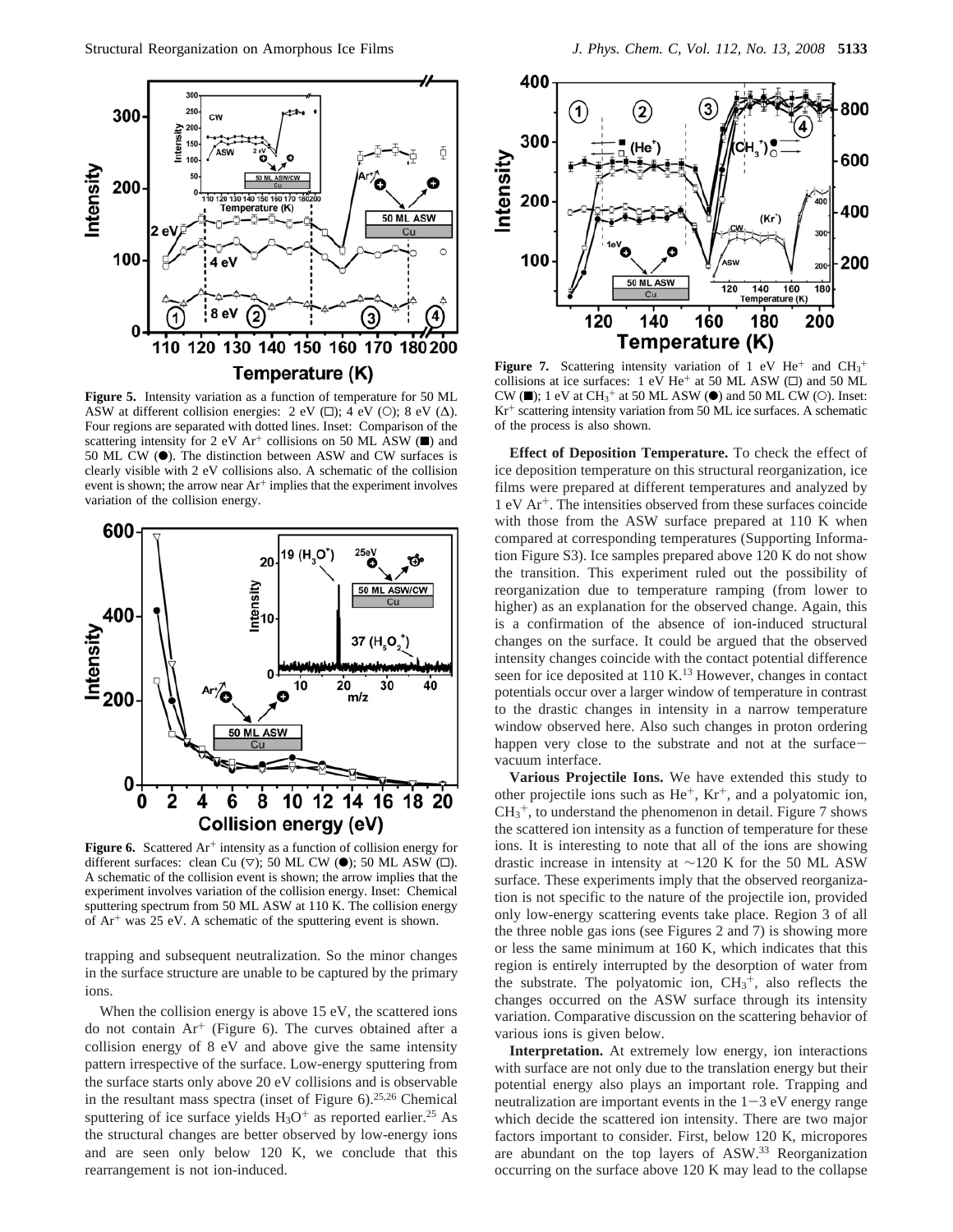of the micropores, thereby reducing the trapping efficiency. Second, the work function of the surface has a major role in ion intensity. For a work function of the order 2 eV, resonant neutralization (RN) is thought to be the dominant mechanism for noble gas ions.<sup>34</sup> As a result of the large number of dangling -OH and surface roughness, the work function of ASW (2.45  $eV$ ) is lower than that of CW (2.75  $eV$ ).<sup>35</sup> In comparison, copper has a much higher work function  $(4.6 \text{ eV})$ .<sup>36</sup> From this, it may be suggested that the rearrangement occurring at 120 K leads to a reduction in the dangling -OH and thereby increasing the work function, reducing neutralization. But another process, namely neutralization by trapping, also plays an important role. The thermodynamic advantage of neutralization is more for CW than for ASW surface, and this difference is the same for all the ions. The ionization potentials of  $He^+$ ,  $Ar^+$ ,  $Kr^+$ , and  $CH_3^+$ are 24.5, 15.8, 14.0, and 15.5 eV, respectively. Normalized intensities of these ions would give an easy understanding of difference in neutralization without the effect due to the variation in the input flux. Such a comparison is given in Supporting Information Figure S6. The intensity difference between the data above and below 120 K in each case is likely to be the same if resonant neutralization was the sole mechanism responsible for the experimental observation. This being not the case suggests that neutralization via trapping in the surface layers plays a major role in bringing about the observed intensity variations. The trapping efficiency and subsequent neutralization of ASW surface toward the four ions (including  $Ar^+$ ) are different. The relative variation in ion intensity between 110 and 125 K is given in Supporting Information Figure S6B by normalizing various ion intensities by the intensity at 110 K. It is clear that neutralization events occurring with  $Ar^+$  and  $Kr^+$  (comparable sizes) are similar and these are reflected in their intensities at various temperatures (see Supporting Information Figure S6B). The lower mass ions,  $He^+$  and  $CH_3^+$ , are more effectively trapped than others. This is clearly seen in the spectrum when the scattered ion intensity before and after reorganization is compared. The size of  $He<sup>+</sup>$  and affinity (also size) of  $CH<sub>3</sub><sup>+</sup>$  to ice are the reasons for effective trapping and their similar scattered ion yield at 110 K. Lower size ions can be accommodated better in the surface pores making them lose their momentum. The interaction of the hydrogens of  $CH<sub>3</sub><sup>+</sup>$  with those of ice surface leads to greater retention time scales and hence increased neutralization efficiency. Reduced trapping and a decrease in affinity due to reduction in dangling  $-OH$  increases the ion yield after the reorganization. However, there is a distinct difference between the  $He^+$  and  $CH_3^+$  data above 120 K. Above 120 K, the chemical interaction between  $\text{CH}_3$ <sup>+</sup> and ice can be attributed to the reduced scattered ion yield, in comparison to He+. Above the reorganization temperature, the fraction of scattered ion intensity is almost the same for all the noble gas ions investigated. So it is clear that trapping at the surface layers is the principal neutralization mechanism at 110 K. Thus, the structural change at the top layers is suggested to be due to micropore collapse which leads to reduction in population of dangling  $-OH$  bonds.

In conclusion, we show that a new structural transition occurs below 120 K on the surface layers of ASW, which can be picked up by near-thermal energy  $Ar^+$  (and  $He^+$ ,  $Kr^+$ , and  $CH_3^+$ ) scattering. Upon closer examination of the scattered ion intensity, we observe a few other distinct changes, although these are not completely clear at this point. Effect of substrate was checked, and it was found that ASW deposited even on organic molecules manifested the same structural change indicating that the observed phenomenon is not substrate-induced. A drop down

in intensity was observed when the desorption of water takes place from the surface, and this large desorption induced neutralization was confirmed with experiments using  $C_2H_2Cl_4$ and CH3OH. The specificity of the transition to the surface is established by control experiments. Analogous data were observed using  $He^+$ ,  $Kr^+$ , and  $CH_3^+$  projectiles. The subtle structural changes lead to changes in the porosity and electronic structure and hence variation in the neutralization process. This reorganization may have implications to the chemistry of ice, and it suggests that one has to be aware of the changes in surface structure while investigating reactivity of ice surfaces at these temperatures.

**Acknowledgment.** T.P. acknowledges financial support from Department of Science and Technology (DST), Government of India, through a Swarnajayanti fellowship. J.C. thanks the Council of Scientific and Industrial Research (CSIR) for a research fellowship.

**Supporting Information Available:** Experimental procedure, energy spread of 5 and 10 eV  $Ar^+$ , intensity variation as a function of temperature for 50 ML ASW prepared by depositing water vapor at various temperatures, data for samples deposited or annealed at various temperatures, intensity variation as a function of temperature for 50 ML MeOH, and normalized ion intensity versus temperature for all the projectiles for 1 eV collision. This material is available free of charge via the Internet at http:/pubs.acs.org.

#### **References and Notes**

(1) Tribello, G. A.; Slater, B.; Salzmann, C. G. *J. Am. Chem. Soc.* **2006**, *128*, 12594.

(2) Lobban, C.; Finney, J. L.; Kuhs, W. F. *Nature* **1998**, *391*, 268.

(3) (a) Yue, Y. Z.; Angell, C. A. *Nature* **2004**, *427*, 717. (b) Angell, C. A. *Chem. Re*V*.* **<sup>2002</sup>**, *<sup>102</sup>*, 2627.

(4) Johari, G. P.; Hallbrucker, A.; Mayer, E. *Nature* **1987**, *330*, 552. (5) Minoguchi, A.; Richert, R.; Angell, C. A. *J. Phys. Chem. B* **2004**, *108*, 19825.

(6) McClure, S. M.; Safarik, D. J.; Truskett, T. M.; Mullins, C. B. *J. Phys. Chem. B* **2006**, *110*, 11033.

(7) Jenniskens, P.; Banham, S. F.; Blake, D. F.; McCoustra, M. R. S. *J. Chem. Phys.* **1997**, *107*, 1232.

(8) Smith, R. S.; Kay, B. D. *Nature* **1999**, *398*, 788.

(9) Li, Y.; Somorjai, G. A. *J. Chem. Phys. C* **2007**, *111*, 9631.

(10) Jenniskens, P.; Blake, D. F. *Science* **1994**, *265*, 753.

(11) Usharani, S.; Srividhya, J.; Gopinathan, M. S.; Pradeep, T. *Phys. Re*V*. Lett.* **<sup>2004</sup>**, *<sup>93</sup>*, 048304.

(12) Zondlo, M. A.; Onasch, T. B.; Warshawsky, M. S.; Tolbert, M. A.; Mallick, G.; Arentz, P.; Robinson, M. S. *J. Phys. Chem. B* **1997**, *101*, 10887.

(13) Iedema, M. J.; Dresser, M. J.; Doering, D. L.; Rowland, J. B.; Hess, W. P.; Tsekouras, A. A.; Cowin, J. P. *J. Phys. Chem. B* **1998**, *102*, 9203.

(14) Pitzer, K. S.; Polissar, J. *J. Phys. Chem.* **1956**, *60*, 1140.

(15) Pursell, C. J.; Zaidi, M.; Thompson, A.; Gaston, C. F.; Vela, E. *J. Phys. Chem. A* **2000**, *104*, 552.

(16) Bournel, F.; Mangeney, C.; Tronc, M.; Laffon, C.; Parent, P. *Phys. Re*V*. B* **<sup>2002</sup>**, *<sup>65</sup>*, 201404.

(17) Gunster, J.; Liu, G.; Stultz, J.; Krischok, S.; Goodman, D. W. *J. Phys. Chem. B* **2000**, *104*, 5738.

(18) Smith, R. S.; Huang, C.; Kay, B. D. *J. Phys. Chem. B* **1997**, *101*, 6123.

(19) Souda, R. *Phys. Re*V*. Lett.* **<sup>2004</sup>**, *<sup>93</sup>*, 235502.

(20) Kang, H.; Shin, T.-H.; Park, S.-C.; Kim, I. K.; Han, S.-J. *J. Am. Chem. Soc.* **2000**, *122*, 9842.

(21) (a) Kang, H. *Acc. Chem. Res.* **2005**, *38*, 893. (b) Lee, C.-H.; Lee, P.-R.; Kang, H. *Angew. Chem., Int. Ed.* **2006**, *45*, 5529.

(22) Cooks, R. G.; Ast, T.; Pradeep, T.; Wysocki, V. H. *Acc. Chem. Res.* **1994**, *27*, 316.

(23) Schaff, J. E.; Roberts, J. T. *J. Phys. Chem.* **1996**, *100*, 14151.

(24) Sadtchenko, V.; Giese, C. F.; Gentry, W. R. *J. Phys. Chem. B* **2000**, *104*, 9421.

(25) Cyriac, J.; Pradeep, T. *J. Phys. Chem. C* **2007**, *111*, 8557.

(26) Cyriac, J.; Pradeep, T. *J. Phys. Chem. C* **2008**, *112*, 1604.